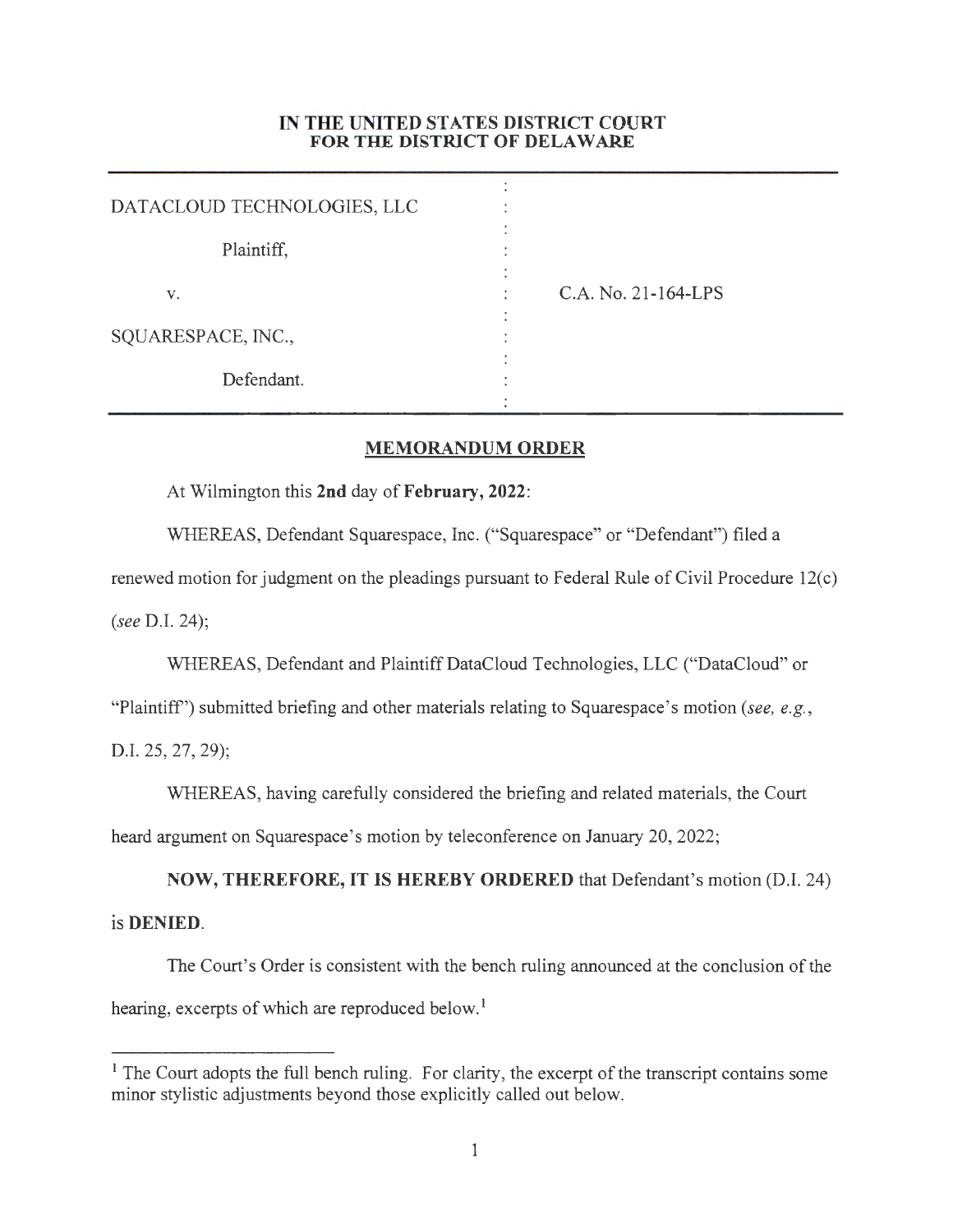I think we all agree what the  $12(c)$  standard is for judgment on the pleadings[;] it's similar to the Rule  $12(b)(6)$  standard. I'm not going to talk at any greater length about that.

The motion largely focuses on Squarespace's view that the statutory phrase "particularly pointing out" found in 35 U.S.C. § 112, ¶ 2 prescribes the rule that "the function of a machine cannot be patented." $[2]$ 

Section 112,  $\P$  2 provides [that] "[t]he specification shall conclude with one or more claims particularly pointing out and distinctly claiming the subject matter which the applicant regards as his invention."

And Squarespace argues that this "particularly pointing out" provision in  $\S 112$ ,  $\P 2$ carries forward nearly identically in language from the Patent Act of 1870 and the Patent Act of 1836, such that it is a reenactment of that earlier language.

In support of its position, Squarespace cites numerous Supreme Court decisions that have applied and construed the "particularly pointing out" language found in those earlier Patent Acts, including especially the *Halliburton[3]* case from 1946, the *United Carbon[4]* decision from 1942, [ and] the *Morse[5]* decision from 1853.

Through these decisions, Squarespace contends that the Supreme Court has developed and enforced "the rule that a patentee may not broaden his claims by describing the product in terms of function."[<sup>6</sup>]

Although none of these cases apply  $\S 112$ ,  $\P 2$  specifically, defendant relies on the presumption that when Congress adopts language used in an earlier statute, it also adopts the Court's earlier construction of that language. That principle can be found in, for instance, *Helsinn Healthcare v. Teva.* [7]

DataCloud responds that the Patent Act of 1952, including through its inclusion of § 112, ¶ 6, abrogated *Halliburton* and the rule against functional claiming. And it cites several Federal Circuit cases for exactly that proposition - the abrogation of *Halliburton.* 

<sup>2</sup>*Boyden Power-Brake Co. v. Westinghouse ,* 170 U.S. 537, 562 (1898).

<sup>3</sup>*Halliburton Oil Well Cementing Co. v. Walker,* 329 U.S. 1 (1946).

<sup>4</sup>*United Carbon Co. v. Binney & Smith Co. ,* 317 U.S. 228 (1942).

<sup>5</sup>*O 'Reilly v. Morse ,* 56 U.S. (15 How.) 62 (1853).

<sup>6</sup>*United Carbon,* 317 U.S. at 234.

<sup>7</sup>*Helsinn Healthcare SA. v. Teva Pharms. USA, Inc.,* 139 S. Ct. 628, 633-34 (2019).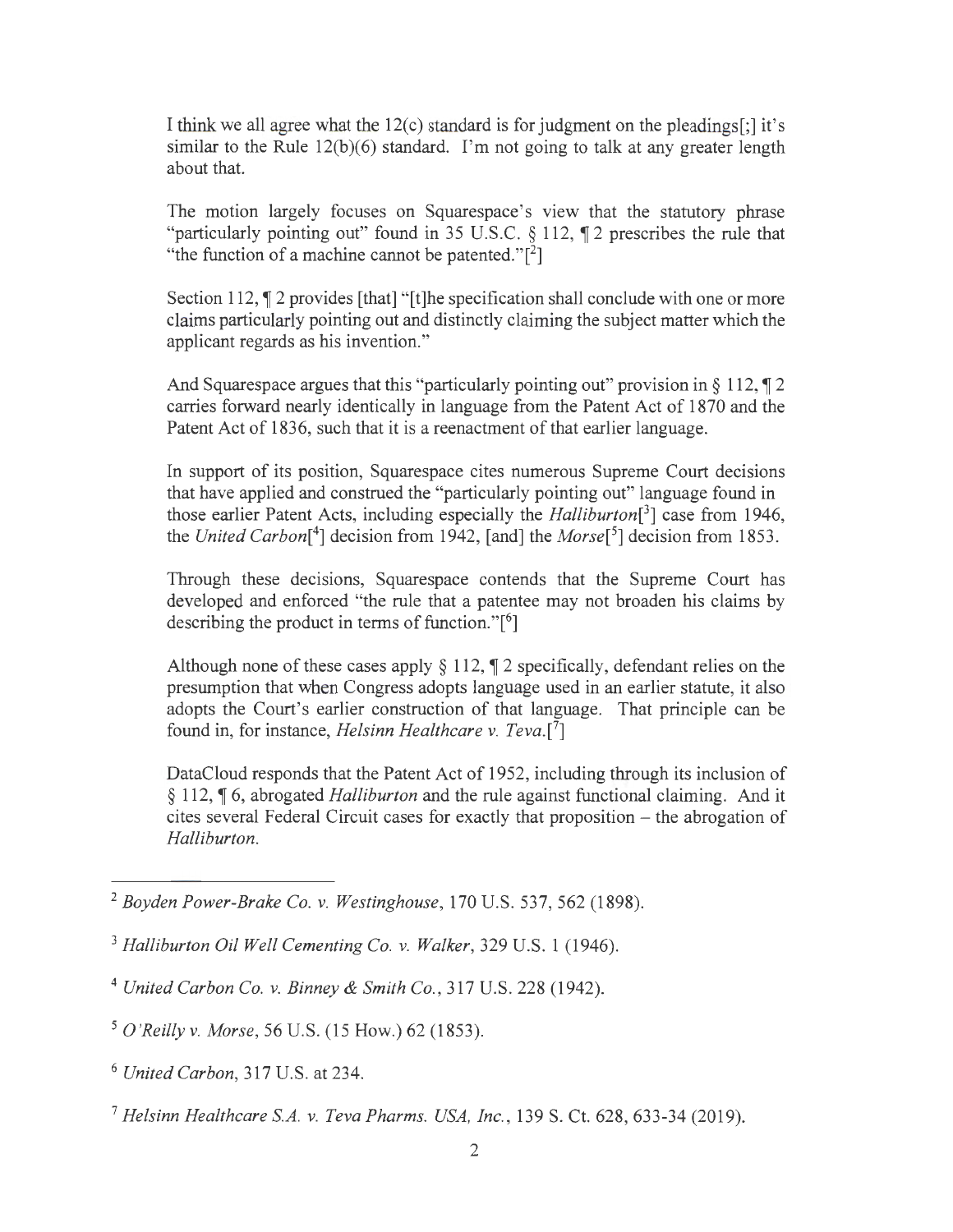For instance, [in] *Greenberg*<sup>[8</sup>] in 1996 . . . , the Federal Circuit explained that Congress enacted  $\S 112$ ,  $\P 6$  to "overrule" the holding in *Halliburton* that claims drafted in means-plus-function fashion were invalid. And the *Valmont* decision from the Federal Circuit in 1993 [explained that] "Congress added  $\lceil \S 112, \P 6 \rceil$  to the Patent Act of 1952 to change the doctrine enunciated in *Halliburton,"* [adding that] "the 1952 Act rendered *Halliburton* obsolete."<sup>[9</sup>] ...

The defendant, of course, has its responses to these abrogation arguments, including by pointing out  $-$  and I think it's not disputed  $-$  that the Supreme Court has not clearly and explicitly endorsed the view of the Federal Circuit from *Greenberg* and *Valmont.* 

Squarespace also cites and quotes from the *Markman*<sup>[10</sup>] decision in 1996, and we've talked about this quote throughout the day: "[A] claim covers and secures a process, a machine, a manufacture, a composition of matter, or a design, but never the function or result of either."

That's the legal issue that the defendant presents in its motion and wants me to decide. I'm not deciding that issue. I believe I have discretion not to do so.

I further think that reasonable minds can differ on what the correct answer as a matter of law is to the question that the defendant posed.

As a matter of case management and my discretion, I think it's best not to try to answer that question in this case at this early stage, for reasons that include, very prominently, that the defendant has not yet shown or even come close to showing or given me the tools to figure out if [it is] right that even if the law is as [the defendant says] ... that the result ... would [be that I would] invalidate 144 claims from seven patents.

So, again, even if I assume that the defendant is right on the law, it does not follow logically that the defendant wins this motion. And the defendant hasn't given me, in the briefing, anything near what I would need to have the confidence that [it is] right about that latter part.

[L]et me address some of the specific arguments the defendant makes to the contrary. [It] suggest[s], at least very clearly today, that these claims are clearly and convincingly invalid on their face. Well, if that's true, [the defendant has] done nothing to show that to me. As I indicated, the briefing is essentially, when it gets

<sup>8</sup>*Greenberg v. Ethicon Endo-Surgery, Inc.,* 91 F.3d 1580, 1582 (Fed. Cir. 1996).

<sup>9</sup>*Valmont Indus., Inc. v. Reinke Mfg. Co.,* 983 F.2d 1039, 1042 (Fed. Cir. 1993).

<sup>&</sup>lt;sup>10</sup> Markman v. Westview Instruments, Inc., 517 U.S. 370, 373 (1996).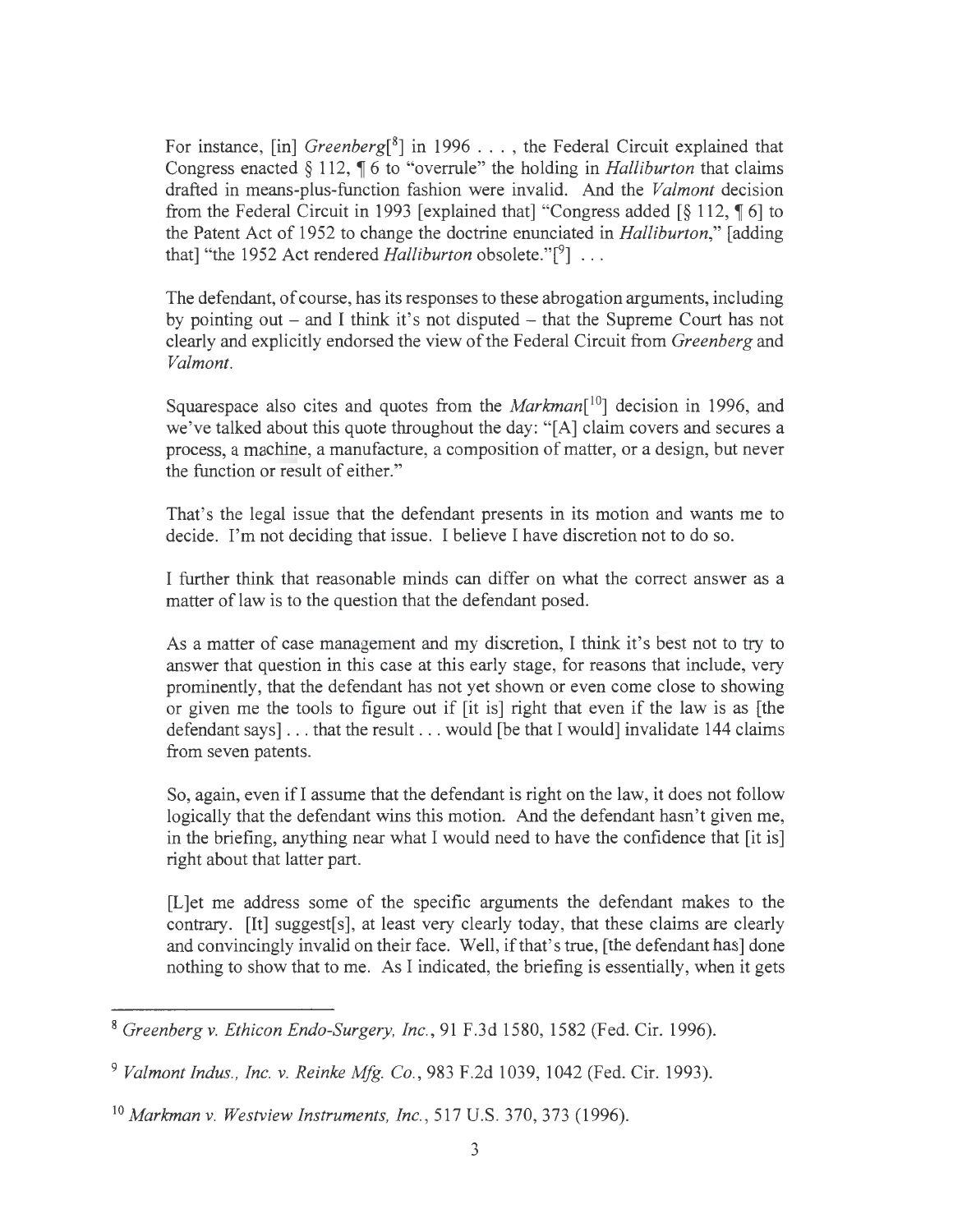down to the patents-in-suit, seven, essentially, repetitive [paragraphs] that do little more than quote the claim language - some of the claim language, obviously, not all 144 claims; and try to reiterate what the *Halliburton* rule is.

It may be that these claims are clearly and convincingly invalid on their face, [but] that would have to be analyzed from the perspective of a person of ordinary skill in the art. I am not such a person and I have nothing in my record to help me understand whether the defendant [is] right that a person of ordinary skill in the art would view the claims exactly the way the defendant argues.

I have a declaration from an employee of the defendant essentially saying ["JI agree with the [Answer] that my employer filed.["] That doesn't come close, in my view, to making out a clear and convincing [case] that 144 claims are invalid on their face.

The defendant's proposal also, in my view, makes no sense from a case management perspective, at least not in the context of this case. For example, [the defendant] repeatedly tell[s] me things like: I should assume for the purposes of the motion that the plaintiff's claim construction positions are correct, that the claims mean what the plaintiff  $\lceil$  say  $\lceil s \rceil$ . But the plaintiff  $\lceil s \rceil$  has  $\lceil s \rceil$  told me what  $\lceil s \rceil$ claims say. And the defendant<sup>[]</sup> ha<sup>[s]</sup> pointed to no obligation on the plaintiff's part to tell me with any expressed clarity or specificity what exactly [plaintiff] think[s] each of the claims mean.

Rule 8 does not require the plaintiff[] to set out [its] claim construction positions. I've entered no order in this case that requires [it] to give us [its] claim construction positions. So I can't assume, for the sake of argument, that [its] construction positions are right because I don't know what they are and that's through no fault of the plaintiff.

Similarly, the defendant ha[s] faulted the plaintiff for not challenging things like the defendant's verified Answer being purportedly based on the views of a person of ordinary skill in the art, but there was no occasion, no obligation, for the plaintiff to challenge those things at this very early stage of this case.

Relatedly, we've talked a lot about  $\S 112$ ,  $\uparrow$  6. I certainly reserve the right, because the law reserves it to me, to construe any of these claim terms that may be in dispute as [means-plus-function claim terms subject to]  $\S 112$ ,  $\P 6$ . The parties can't take that away from me. And the plaintiff has said today, I think it was implicit before today but it's explicit today, that [it] reserve[s] the right to even argue and ask the Court to construe these claims or some of them as [subject to]  $\S 112$ ,  $\P 6$ . And [it] pointed out that some of them use language that might even invoke the presumption that they were [subject to]  $\S 112$ , **[6.**]